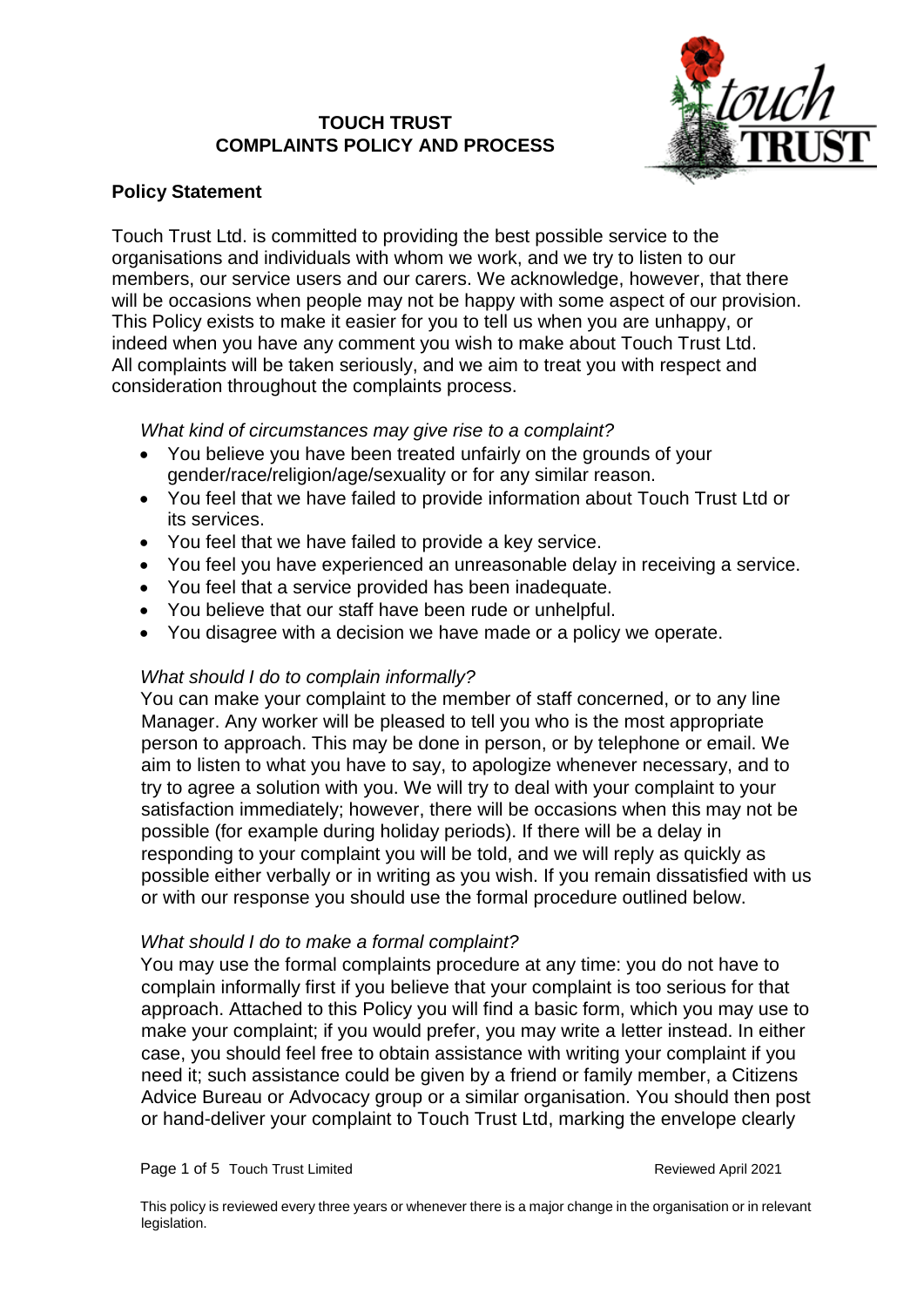"Private & Confidential, for the attention of the Manager, Board Directors you may address it to the Chief Executive).



## *What will happen after I complain?*

Touch Trust Ltd will aim to acknowledge receipt of your formal complaint within three working days; this will be done by letter, so it is important that you provide us with your correct postal address. This letter will also tell you what steps will be taken to investigate your complaint: we will normally ask you to meet with us to discuss the problem (in which case you are welcome to be accompanied by a person of your choice from outside of Touch Trust Ltd), and we may allocate responsibility for this meeting and the subsequent investigation to the appropriate line Manager. If your complaint is about a member of staff, it will be passed immediately to the appropriate line Manager; the Chief Executive will write to you to tell you that this has been done and to explain that our internal inquiry process has begun. We aim to resolve all complaints quickly, and to keep you informed throughout the process. You will receive a full written response usually within 28 days; if there will be any further delay, you will be informed. This letter will include information on what to do if you are still dissatisfied.

## *Will my complaint be confidential?*

Your complaint may be seen by Managers or Trustees of Touch Trust Ltd, as part of the investigation process but we will make every effort to safeguard your privacy; your complaint will not become "public knowledge" unless you so wish. You should be aware, however, that if your complaint is specifically about a member of staff or a trustee of Touch Trust Ltd, it will be necessary for that person to be told that a complaint has been lodged against them, to allow the investigation to proceed.

### *What if I am still unhappy – can I appeal?*

You can appeal if you are unhappy about any aspect of the formal procedure outlined above, including the final response. You cannot go directly to the appeal stage unless you have used the formal procedure. If you wish to appeal, you should complete the form, which will be attached to the letter sent to you after the formal procedure. Again, you can obtain assistance with this, as explained above. You should post or deliver this form to Touch Trust Ltd, marking the envelope

### *What will happen if I appeal?*

You will receive written acknowledgement of your appeal usually within five working days, along with information as to when and how it will be dealt with. A panel (consisting of three Trustees from the appropriate committee or directly from the Board of Trustees) will normally be formed to consider your appeal. You may attend this meeting (bringing a person of your choice from outside Touch Trust Ltd, if you wish to), or make written comments if you would prefer. Your appeal and the original complaint will be considered in detail, and you will receive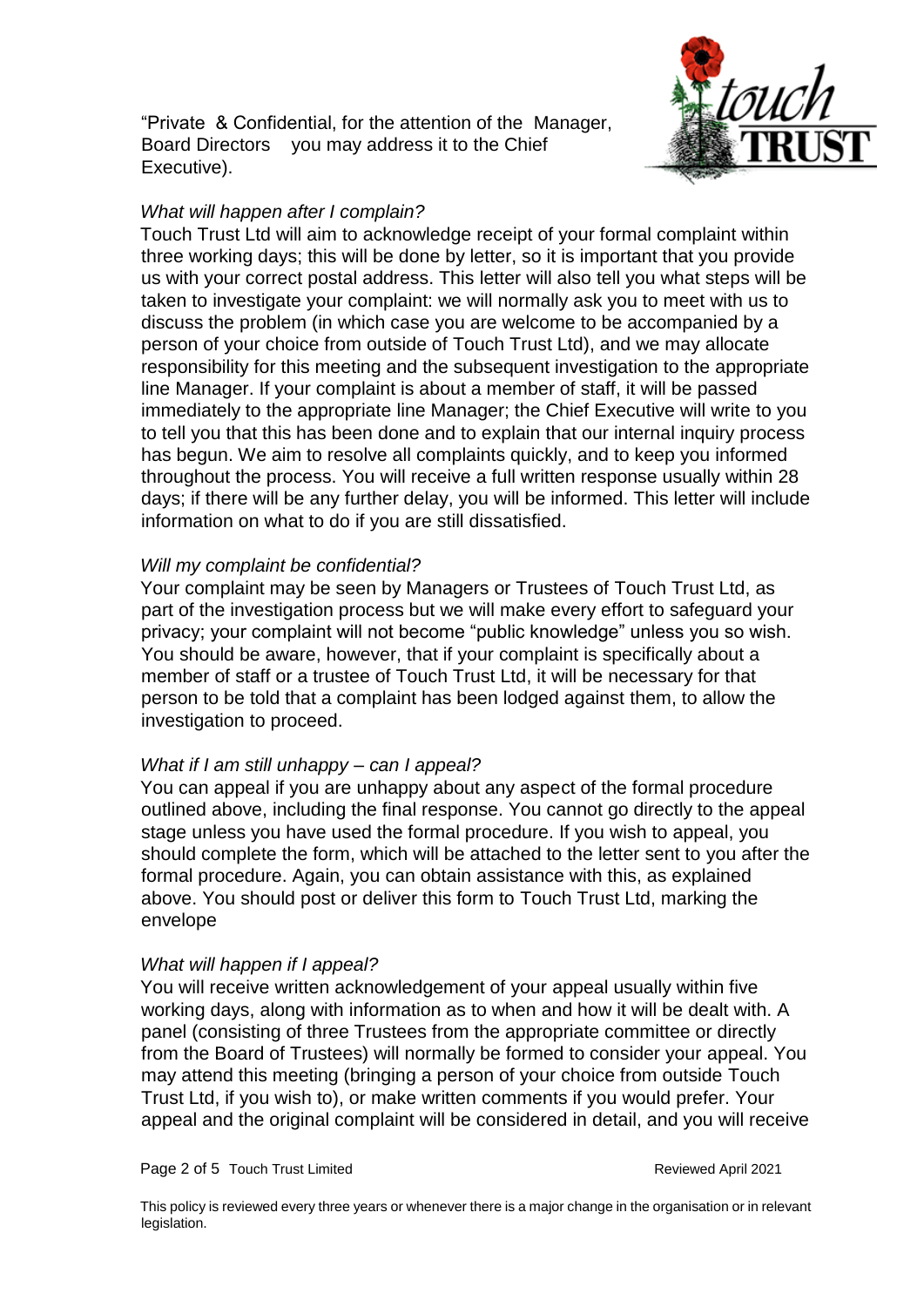a written response within 14 days of the hearing. Touch Trust Ltd will make every effort to comply with the decision or recommendations of the appeal panel.



### *What if I am still dissatisfied following an appeal?*

The appeal stage is the final internal one as far as Touch Trust Ltd is concerned. If you remain unhappy, you are entitled to contact your local councilor or MS (Member of Senedd). You are, of course, entitled to do this directly without using our complaints procedure at all, although obviously we would encourage you to tell us first and allow us to try to resolve matters if you are unhappy.

## *What should I do if I wish to praise Touch Trust Ltd or just make a suggestion? Or comment about something?*

Touch Trust Ltd welcomes all comments and suggestions, and tries to take account of these where possible when planning work, etc. Please write to, telephone, email, and fax us with the relevant information.

This policy will be reviewed every three years or whenever new legislation makes it necessary

Signed: **CEO**

Signed: **Trustee**

Date:

Date:

Page 3 of 5 Touch Trust Limited **Reviewed April 2021**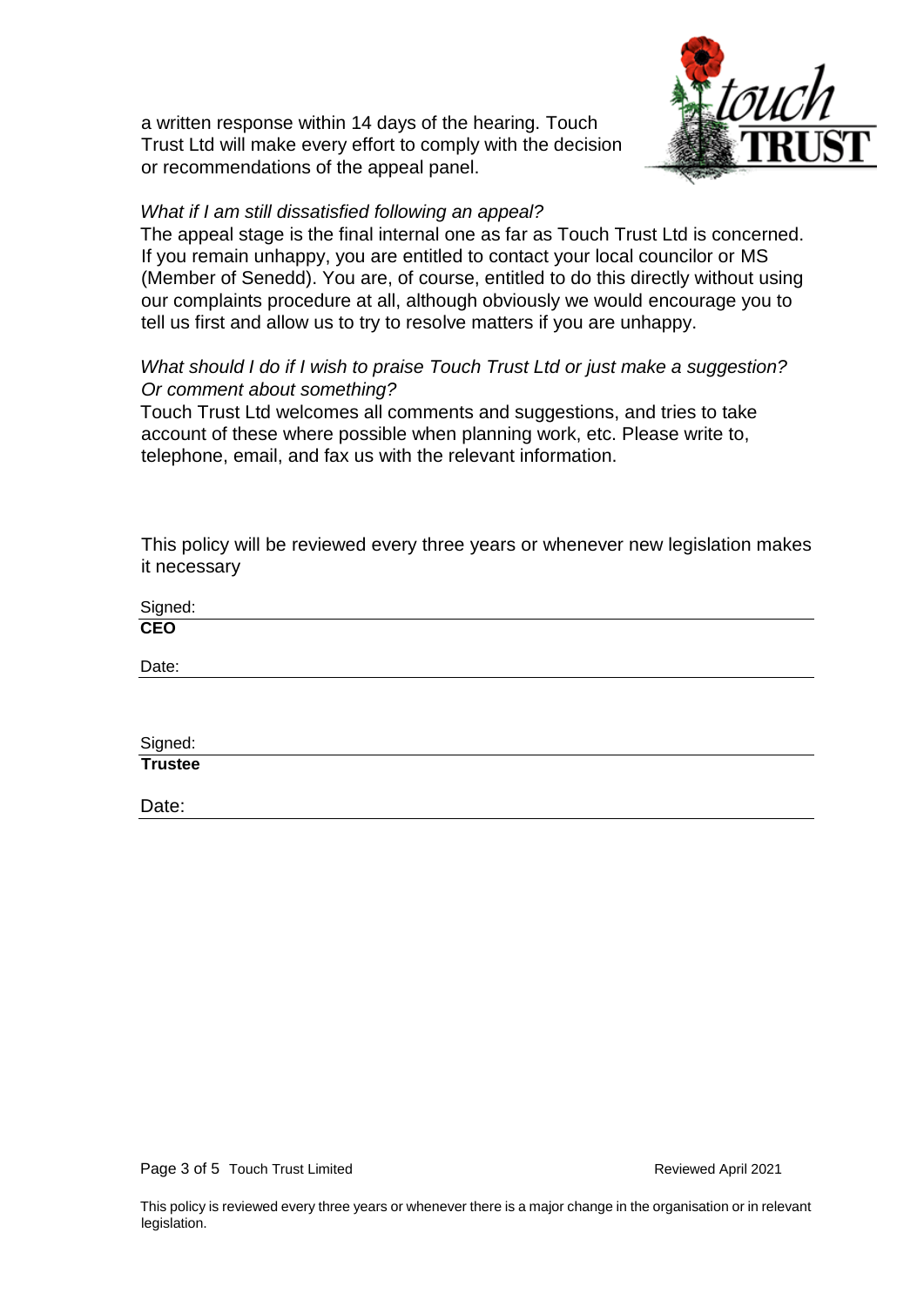# **Complaints Form:**



Your Name

Your Address

Your Telephone Number

Please help us to monitor our complaints by providing the following information, which will be kept confidential, and will not be considered alongside your complaint; tick the appropriate category in each case:-



Page 4 of 5 Touch Trust Limited **Reviewed April 2021** Reviewed April 2021